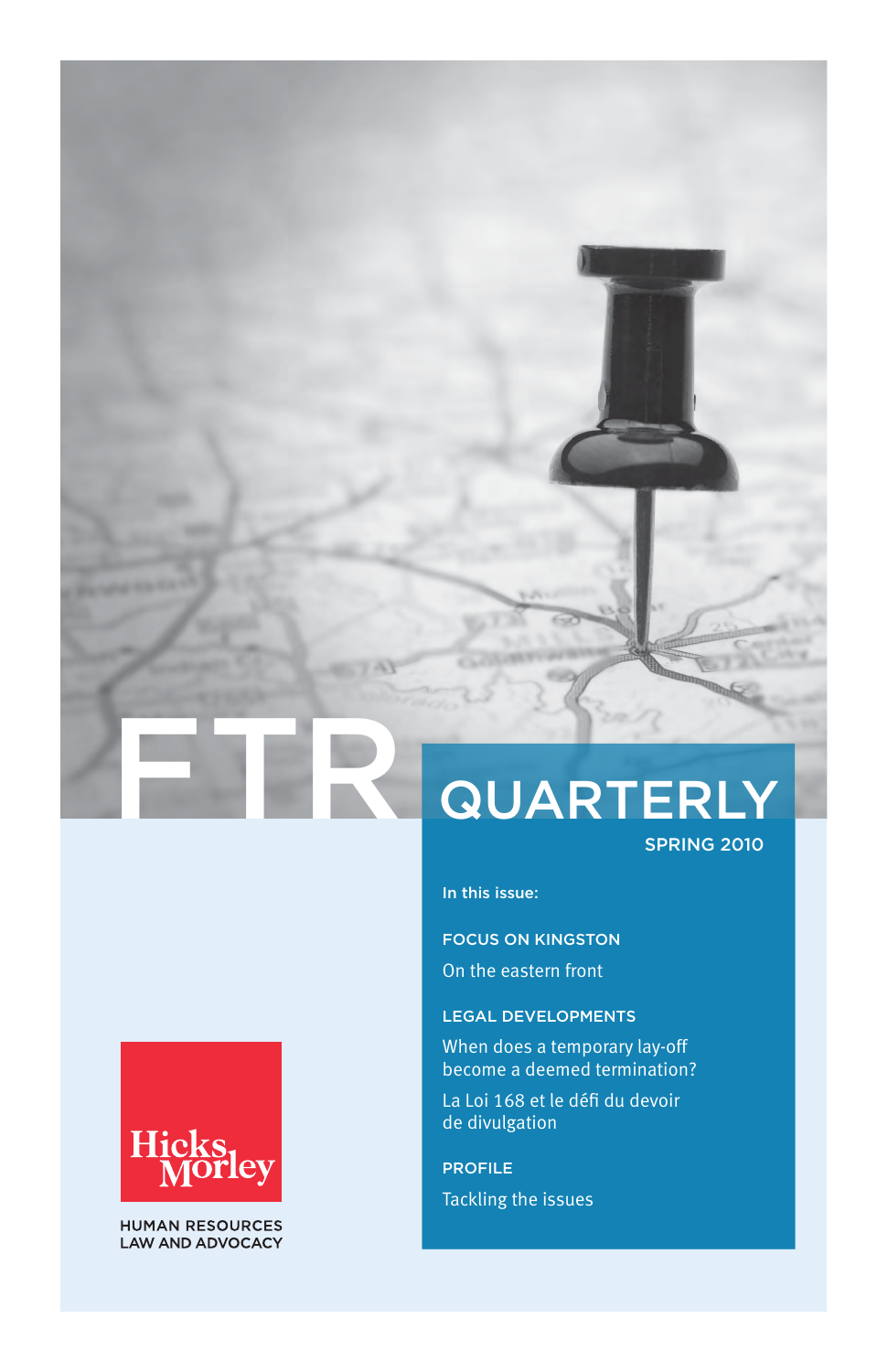

The "go local" mantra has been a popular one in the past few years when it comes to sourcing food. But what many don't realize is that "go local" is old news when it comes to sourcing legal services – at least for human resources-related work.

When Hicks Morley considered its expansion plans over 20 years ago, regional offices were high on the priority list. The firm now has four – Kitchener-Waterloo, London, Kingston and Ottawa. Last fall, the firm celebrated the 10<sup>th</sup> anniversary of its Kingston office, the location responsible for serving the firm's Kingston-area clients as well as many others in eastern Ontario.

# KINGSTON TRIO

The Kingston office was established as the firm's third regional office when Kees Kort, Vince Panetta and Sophia Duguay left their previous firm and relocated under the Hicks Morley name. They were joined by Colin Youngman in 2006 to form the current group of four lawyers.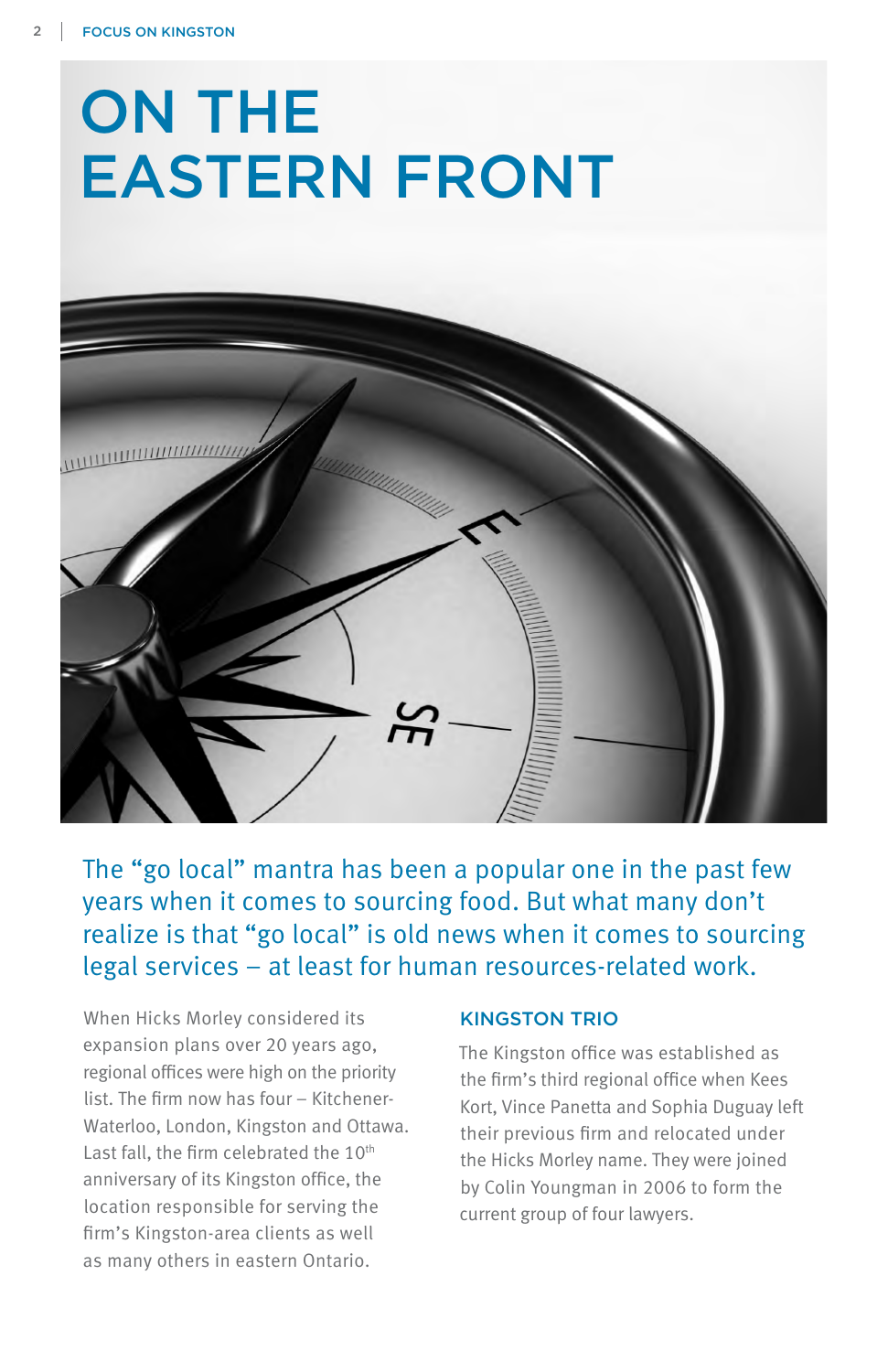"I've been here from the beginning and the goal of the Kingston office – and all of the regional offices – is to give clients full services within their own community, but with all the resources and expertise that a large firm like Hicks Morley can bring," says Kort.

"The firm's existing clients like the convenience of dealing locally, and we've been fortunate to attract many new clients who now benefit from the local expertise of a larger firm."

## PERSONAL TOUCH IS KEY

While it is easy to think that advances in technology – with tools such as email and Web/video conferencing – might have lessened the need for regional offices, the Kingston lawyers have found that it is actually quite the opposite.

"In terms of our clients, face-to-face meetings are still an essential part of what we do, so being close geographically is a huge advantage," says Panetta. "It also gives us a much better understanding of local business conditions and the local players. We're just more in tune with what's happening."

And that also means being more in tune with the business challenges of each client.

"In terms of our clients, face-to-face meetings are still an essential part of what we do, so being close geographically is a huge advantage," says Panetta.

"Our knowledge of the law is an essential, of course, but the knowledge has to be applied practically to mesh with the business realities of each client," says

Youngman. "That's where a local presence really helps. We get to know our clients' businesses and operations so that any strategies and action plans are tailored to their specific workplace needs."

#### BAY STREET ON MAIN STREET

Where technology has helped in recent years is by connecting the firm's resources more easily. Back in 1989, when the first regional office was established in Kitchener-Waterloo, there was no Internet to link offices. Lawyers often had to come into the firm's library in Toronto to do legal research before a hearing or arbitration. By the time the Kingston office was established in 1999, those issues were a thing of the past – and with the advances in mobile technology, Hicks Morley lawyers are more connected than ever.

"We're really able to bring the resources of Bay Street to eastern Ontario and beyond," says Panetta. "Our central Knowledge Management Group ensures we're upto-date on the law and we can draw on expertise as needed firm-wide. When we combine that knowledge base with our local insights, it's a powerful combination."

The firm also has more formalized information-sharing processes in place, with the establishment of industry groups within the firm that monitor developments within specific sectors of the economy.

Sophia Duguay, who is a member of the firm's Healthcare and Social Services Industry Groups with an emphasis on the long-term care sector, notes that each sector has unique issues that must be taken into account when helping clients. And that is the advantage of an "industry group" approach to the firm's knowledge sharing.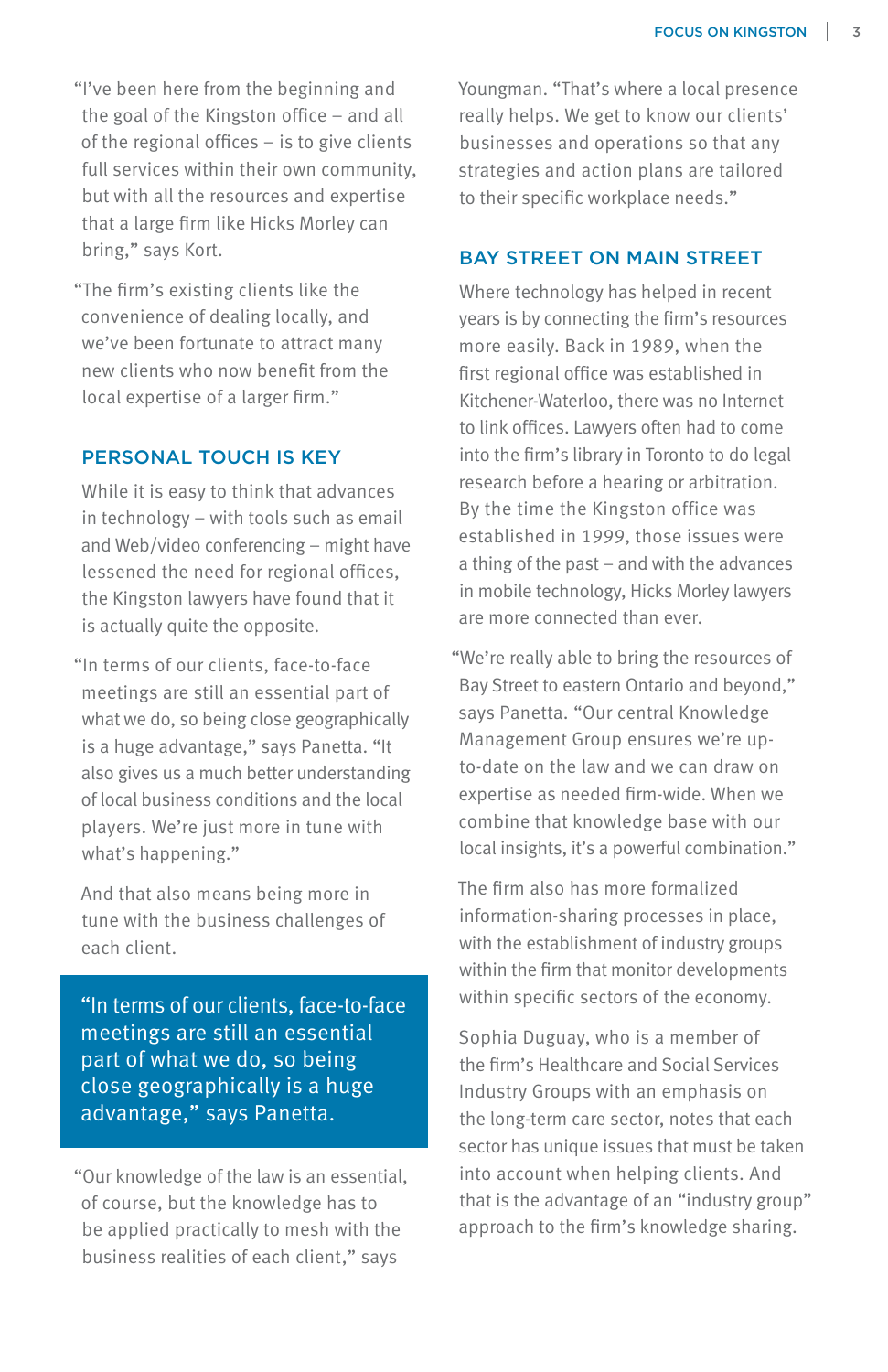"Healthcare unions all have provincial agendas," says Duguay, one of the firm's bilingual lawyers. "As a member of the firm's Healthcare Group, I'm able to keep up with what's going on provincially. I then can combine this information with our local knowledge of what's happening in the sector to fashion homegrown strategies and solutions."

"We pride ourselves on taking a proactive approach with our clients – to address potential issues before they become real ones," says Kort.

#### ADVANTAGE LOCAL

The Kingston office's blend of local knowledge and province-wide expertise brings a unique service to the area's employers at a time when human resources issues are front and centre.

"Eastern Ontario is facing the same issues as the rest of the province, arising out of the economic downturn," says Kort.

"So this is a particularly challenging time for employers, from issues relating to downsizings to demands of the collective bargaining process."

One of the innovative solutions that the Kingston office has provided is the introduction of scheduled "legal clinics" at some client locations. One of the firm's lawyers visits for a half or full day and is available for consultation on legal issues as determined by the client. It has proven to be a cost-effective way of providing "storefront legal services" right at a client's premises.

"We pride ourselves on taking a proactive approach with our clients – to address potential issues before they become real ones," says Kort. "To make that happen, there really is no substitute for being in the region and assessing the issues first-hand. It's a huge advantage for us and our clients. We've enjoyed the first 10 years immensely. We're looking forward to what the next 10 years will bring."



#### HR QUICK HITS

# WSIB Changes its Practice on the Payment of Loss of Earnings Benefits

The Ontario Workplace Safety and Insurance Board recently changed its operational practice of paying loss of earnings ("LOE") benefits even when a worker is no longer in the workforce and has no loss of earnings. The change follows several successful challenges brought by Hicks Morley lawyers on behalf of employers. In several decisions, the Appeals Tribunal concluded that the

WSIB was incorrectly interpreting section 43 of the *Workplace Safety and Insurance Act, 1997*, and lacked the statutory authority to award LOE benefits where the worker had no loss of earnings (e.g. following retirement). The new change means that in order to be entitled to LOE benefits, a worker must now actually have a loss of earnings. See our *FTR Now* of April 21, 2010 for details.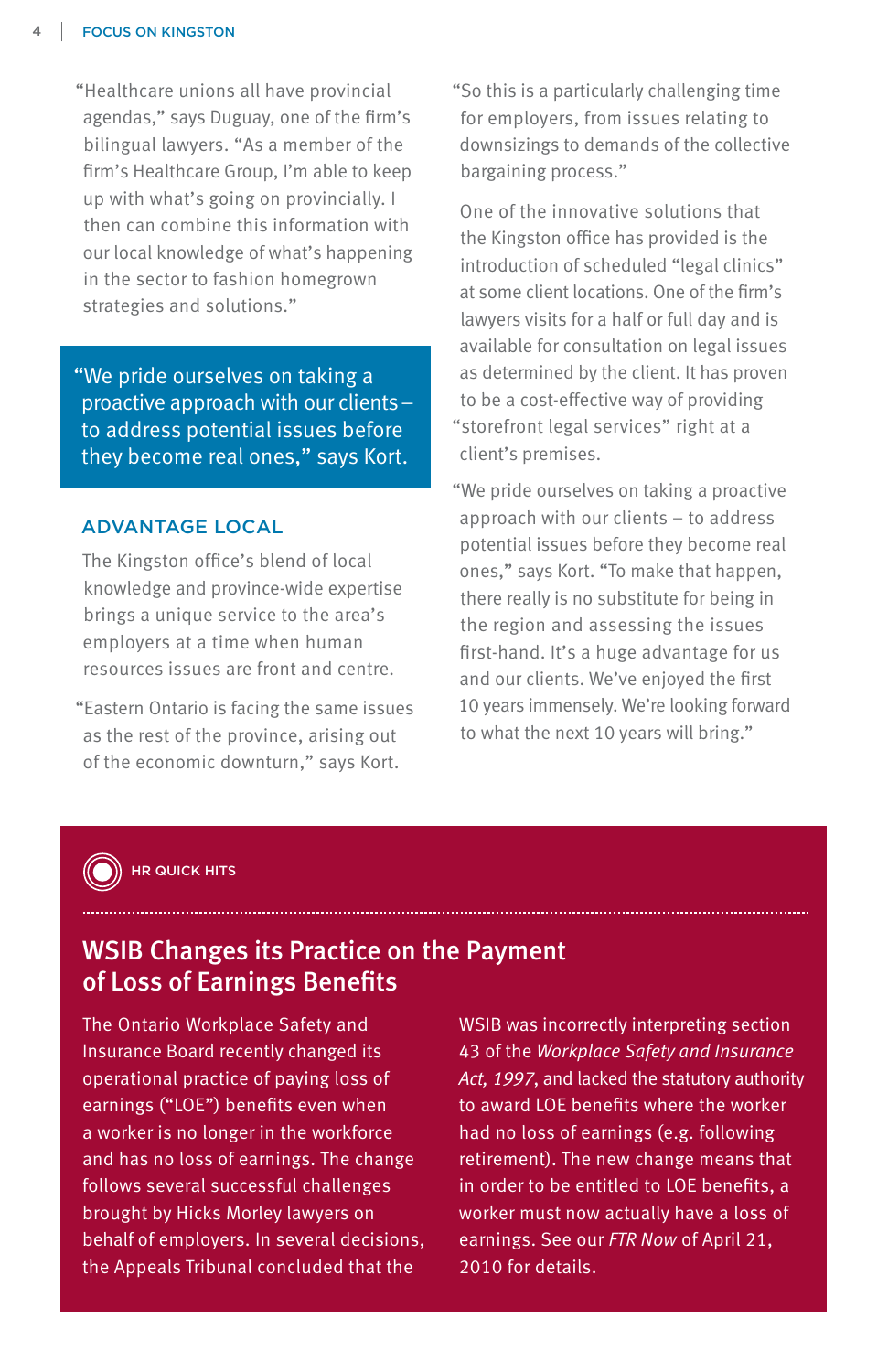**HEN DOES A** EMPORARY LAY-OFF BECOME A DEEMED TERMINATION?

From time to time, employers find themselves in the position of having to lay off employees on a temporary basis. A major concern is the impact of the temporary lay-off and deemed termination provisions of the *Employment Standards Act, 2000* (the "*ESA*"), and the possible liability for termination pay should the lay-offs exceed the deemed termination threshold.

#### BY: BOB ATKINSON AND PAUL BROAD

Unfortunately for employers, the temporary lay-off and deemed termination provisions of the *ESA* are notoriously complex and difficult to interpret, making a difficult decision even more challenging. In a recent decision involving Johnson Controls Inc. and the CAW (successfully argued by Bob Atkinson and Paul Broad of the firm's London office), the Court of Appeal upheld as reasonable an arbitrator's helpful interpretation of these provisions.

# THE *ESA* PROVISIONS

Section 56 of the *ESA* provides that a temporary lay-off is not a termination of employment until it exceeds one of three possible thresholds:

- (a) a lay-off of 13 weeks in a period of 20 consecutive weeks;
- (b) a lay-off of 35 weeks in a period of 52 consecutive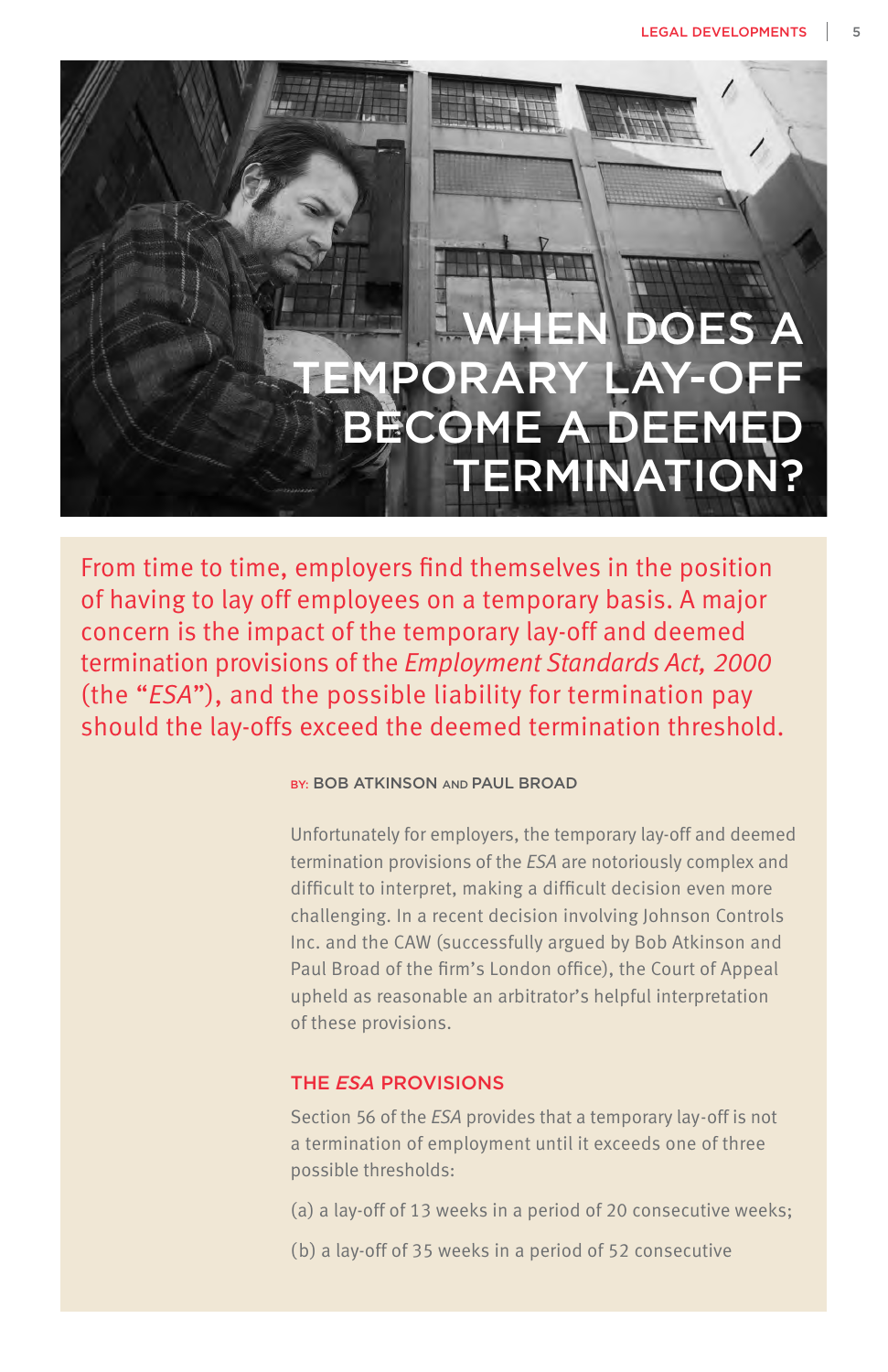weeks, provided that the employer complies with one of six additional requirements (including continuing group benefits, providing supplementary unemployment benefits, getting the approval of the Director or entering into certain recall agreements with non-union employees); or

(c) a lay-off longer than the one described in point (b) above, provided that the employer recalls the employee within the time frame set out in an agreement between the employer and the union representing the employees.

# THE ARBITRATION DECISION

In a 2006 decision involving the CAW and London Machinery Inc., the Ontario Court of Appeal had provided an interpretation of section 56 of the *ESA*, including a finding that a basic recall rights provision in a collective agreement, which provides for recall rights in excess of 35 weeks, could be a s. 56(2)(c) agreement under the *ESA*.

The issue before Arbitrator Brian McLean in the Johnson Controls matter was the interrelationship between clauses 56(2)(a), (b) and (c). The Union tried to argue that even if a collective agreement recall rights provision is a s.  $56(2)(c)$ agreement, an employer must still comply with the substantive requirements of s.  $56(2)(b) - i.e.$  must provide one of the financial benefits in (b) – in order to extend the temporary lay-off beyond 13 weeks in 20.

Arbitrator McLean rejected this argument, relying both upon the language of the *ESA* provision, which does not speak of compliance with the substantive requirements of s. 56(2)(b), and upon the *London Machinery* decision, which he determined was binding upon him. Rather, he found that where there is a s. 56(2)(c) agreement, there will not be a deemed termination until the temporary lay-off reaches the 35-weeks-in-52 threshold.

### THE COURT DECISIONS

The CAW sought a judicial review of the Arbitrator's decision, first in the Divisional Court and subsequently at the Court of Appeal. In each instance, the Court upheld the Arbitrator's decision on the basis that it was a reasonable interpretation of section 56 of the *ESA*. The Divisional Court provided a more detailed analysis of the section, and found that the Arbitrator's interpretation was supported by the language and grammatical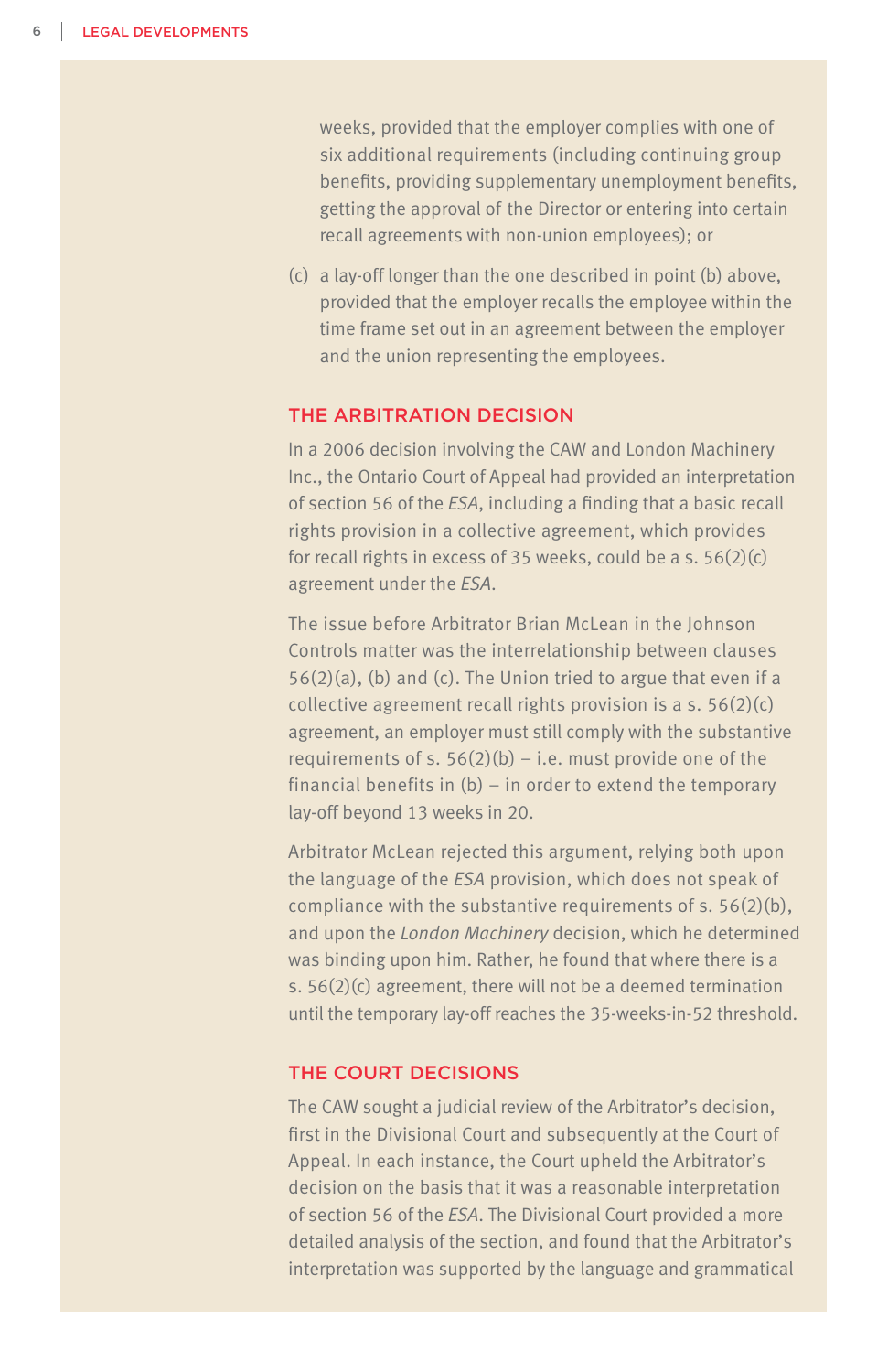structure of the provisions. The Court also found that the CAW's policy arguments did not support its alternative interpretation.

At the Court of Appeal, the Court dismissed the CAW's application from the bench, having not been convinced that the Arbitrator's interpretation was unreasonable. However, the Court suggested that the CAW's interpretation also could be a reasonable interpretation. While the comments of the Court in this regard are not binding on future decision-makers, they maintain a degree of uncertainty in this important area of the law.

#### GOING FORWARD

Despite the non-binding comments of the Court of Appeal, there yet may be some degree of certainty developing in the law. In at least one other case (*Re TI Automotive Canada Inc*.), the CAW's argument again was rejected, this time by Arbitrator Surdykowski. Thus, while there is some lingering doubt and the possibility remains that some decision-makers may decide otherwise, employers generally should be able to rely on a collective agreement recall rights provision– assuming that it provides for recall rights longer than 35 weeks – to extend a temporary lay-off out to a period of 35 weeks of lay-off in a period of 52 consecutive weeks.



*Bob Atkinson is a partner in the firm's London office. His practice involves the full range of labour and employment law matters with an emphasis on grievance arbitration, Labour Relations Board matters, WSIB, human rights and civil litigation.* 



*Paul Broad is a partner in the firm's London office and is chair of the firm's Knowledge Management Group. Paul advises clients in a variety of labour and employment areas, with a particular emphasis on employment standards, privacy and freedom of information, accessibility for persons with disabilities and restructuring issues.*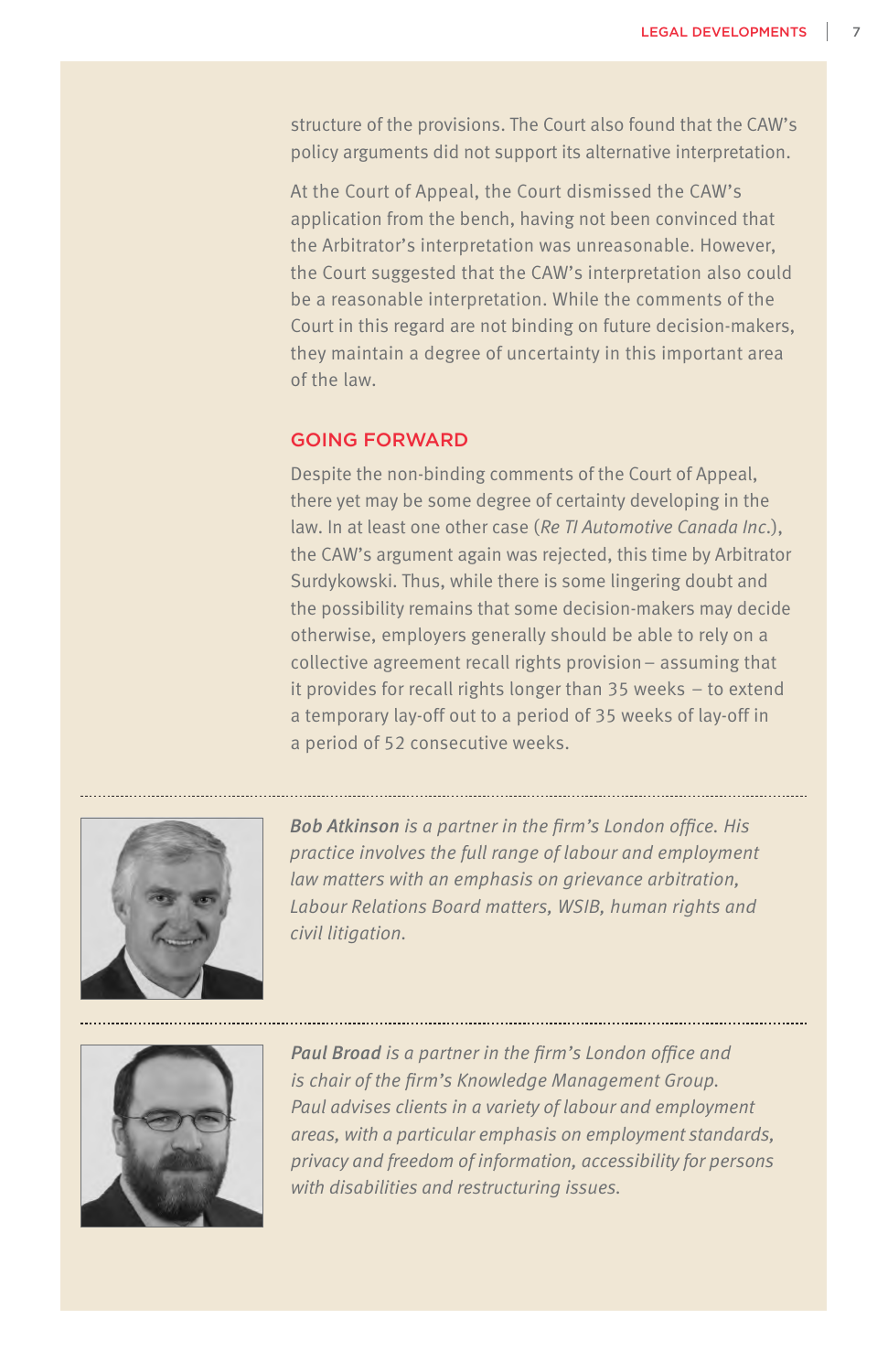

Le projet de loi 168, la *Loi modifiant la Loi sur la santé et la sécurité au travail en ce qui concerne la violence et le harcèlement au travail et d'autres questions*, vient rajouter aux obligations des employeurs. Notamment, la Loi 168 impose des nouvelles exigences considérables visant à éliminer la violence et le harcèlement au travail. Ces obligations seront imposées à tous les lieux de travail présentement visés par la *Loi sur la santé et la sécurité du travail.*

PAR: GEORGE VUICIC ET MARIE-FRANCE CHARTRAND

# DIVULGATION DE RENSEIGNEMENTS PERSONNELS

La Loi 168 impose en outre un devoir de fournir des renseignements aux travailleurs, y compris des renseignements personnels, relatifs au risque de violence au travail de la part d'une personne qui a des « antécédents de comportement violent », si selon toute attente : (a) le travailleur rencontrera cette personne dans le cadre de son travail, et (b) le risque de violence au travail est susceptible d'exposer le travailleur à un préjudice corporel.

Il s'agit d'une importante obligation de divulgation; les employeurs se verront aux prises avec, d'une part, le devoir de

divulguer des renseignements personnels intimes, et d'autre part, le devoir de protéger la confidentialité de tels renseignements. Tous les employeurs en Ontario doivent avoir égard à la *Loi de 2004 sur la protection des renseignements personnels sur la santé*, qui régit la divulgation et l'utilisation de renseignements médicaux concernant des particuliers. Certains employeurs d'ordre public sont également assujettis aux lois en matière d'accès à l'information et la protection de la vie privée, qui régissent l'utilisation et la divulgation des renseignements personnels. Afin de concilier ces obligations divergentes, la Loi 168 limite la divulgation à ce qui est « raisonnablement nécessaire » pour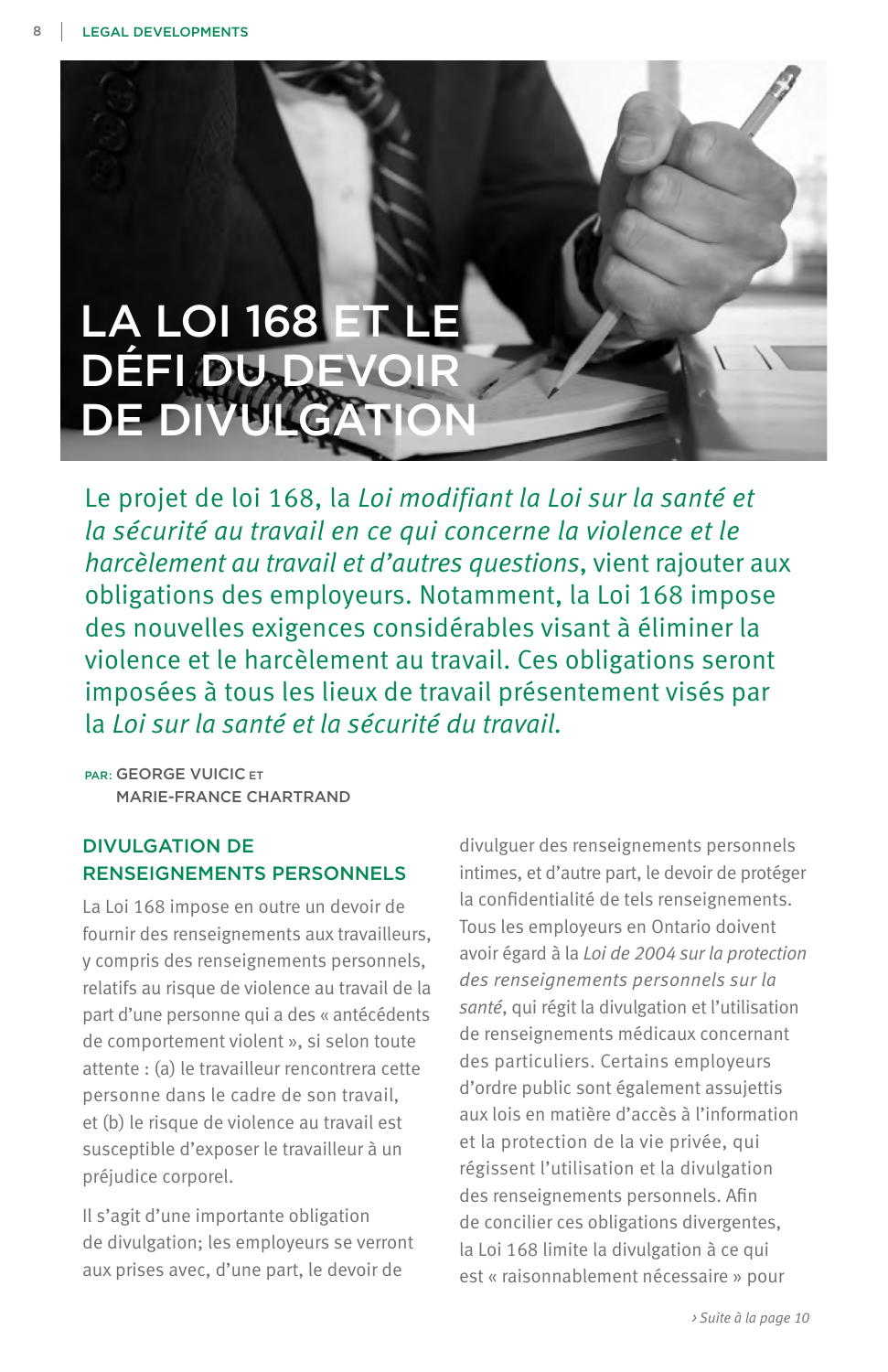# BILL 168 DISCLOSURE OBLIGATIONS MAY LEAD TO DIFFICULT DECISIONS FOR EMPLOYERS

Bill 168, the *Occupational Health and Safety Amendment Act* (*Violence and Harassment in the Workplace*), *2009*  amends the *Occupational Health and Safety Act* and imposes a range of new obligations on employers aimed at preventing and addressing workplace harassment and workplace violence. All workplaces currently affected by the *Occupational Health and Safety Act* will be subject to these new obligations.

These new obligations are aimed at preventing and addressing workplace harassment and workplace violence.

One controversial aspect of Bill 168 is the new requirement on employers to provide information, including personal information, to a worker related to a risk of workplace violence from a person with a history of violent behaviour if (a) the worker can be expected to encounter that person in the course of his or her work, and (b) the risk of workplace violence is likely to expose the worker to physical injury. Despite this new obligation, Bill 168 is silent about the type and amount of personal information that must be provided and strictly limits this information to what is "reasonably necessary" to protect the worker from physical injury.

Employers may face challenges in complying with their new obligation to disclose information that is reasonably necessary to protect the worker from physical injury while maintaining their obligation of protecting the confidentiality of such information.

These challenges may be particularly acute for employers who are required to comply with other laws governing the privacy or confidentiality of information in their possession. School boards, for example, must maintain certain information about each student, in a file known as the Ontario Student Record ("OSR"). The *Education Act* strictly limits when OSR information may be disclosed, so school boards must be cautious in balancing their conflicting obligations to maintain the confidentiality of the OSR while also satisfying their new duty under Bill 168 to disclose to workers – in certain circumstances – information about persons (including students) with a history of violent behaviour. School boards should develop a protocol to guide the process for determining when information about students may be disclosed. All employers subject to privacy or confidentiality requirements should consider how to reconcile those obligations with the requirements of Bill 168.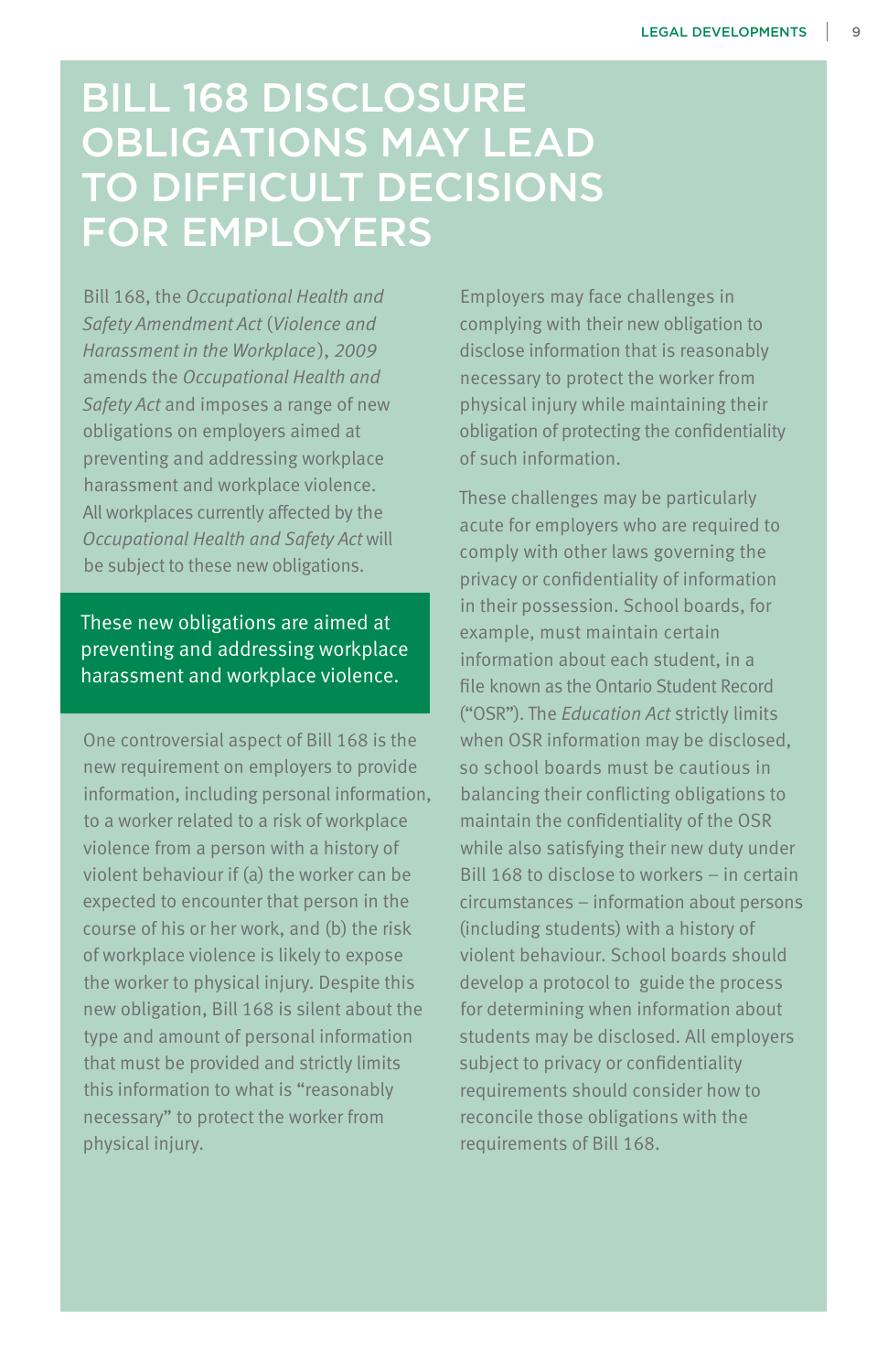protéger le travailleur d'un préjudice corporel. Or, la Loi 168 n'offre pas de balises quant à savoir quels renseignements pourraient être raisonnablement nécessaires.

Les conseils scolaires peuvent ils—ou doivent-ils—divulguer les renseignements contenusdans un DSO, afin de satisfaire à l'obligation prévue par la Loi 168 de fournir à leurs employés des renseignements sur les élèves ayant des antécédents de comportement violent?

#### LE MILIEU SCOLAIRE

Le défi est d'autant plus prononcé pour certains organismes particuliers, en raison de leur environnement unique. À titre d'exemple, les conseils scolaires accueillent des élèves ayant des besoins particuliers, qui sont parfois incapables de contrôler leur comportement, ou qui ne comprennent pas nécessairement que leur comportement puisse causer un préjudice à autrui. Ces élèves ont parfois des tendances de comportement violent.

Afin de répondre aux besoins exceptionnels de ces élèves et soutenir leur réussite scolaire, les conseils scolaires doivent préparer un Plan d'enseignement individualisé ou un Plan de gestion de comportement, lesquels identifient les besoins particuliers des élèves. Ces plans sont consignés au dossier scolaire de l'Ontario de l'élève (« DSO »).

Les conseils scolaires peuvent-ils—ou doivent-ils—divulguer les renseignements contenus dans un DSO, afin de satisfaire à l'obligation prévue par la Loi 168 de fournir à leurs employés des renseignements sur les élèves ayant des antécédents de comportement violent?

L'article 266 de la *Loi sur l'éducation* limite strictement l'accès au DSO, et stipule que « l'examen des renseignements figurant dans le dossier est réservé, sous le sceau du secret, aux agents de supervision et au directeur d'école et aux enseignants de l'école en vue d'améliorer l'enseignement donné à l'élève ».

De plus, la loi en matière de l'accès à l'information et de la protection de la vie privée défend la divulgation des renseignements personnels à toute personne autre que celle qui est visée par les renseignements, sauf dans certaines circonstances.

Malgré que la *Loi sur la santé et la sécurité au travail* stipule que ses dispositions l'emportent sur les dispositions d'autres lois générales ou spéciales, la conciliation des devoirs divergents de divulgation et de protection de la vie privée n'est pas évidente.

Premièrement, la responsabilité d'un conseil scolaire par rapport à la collecte d'information est plus onéreuse par rapport à d'autres lieux de travail. Deuxièmement, la confidentialité imposée en vertu de la *Loi sur l'éducation* relativement au DSO est sujette à des exceptions limitées, qui ne concordent pas avec les obligations d'un employeur en vertu du projet de Loi 168. Finalement, la Loi 168 ne définit pas le terme « antécédents de comportement violent », lequel déclenche l'obligation de divulgation de renseignements.

Afin de satisfaire aux exigences de confidentialité du DSO prévues par la *Loi sur l'éducation* et, en même temps, aux obligations de divulgation prévues par la Loi 168, les conseils scolaires devraient préparer un protocole sur la divulgation des antécédents de comportement violent. Les objectifs du protocole sont : d'établir une marche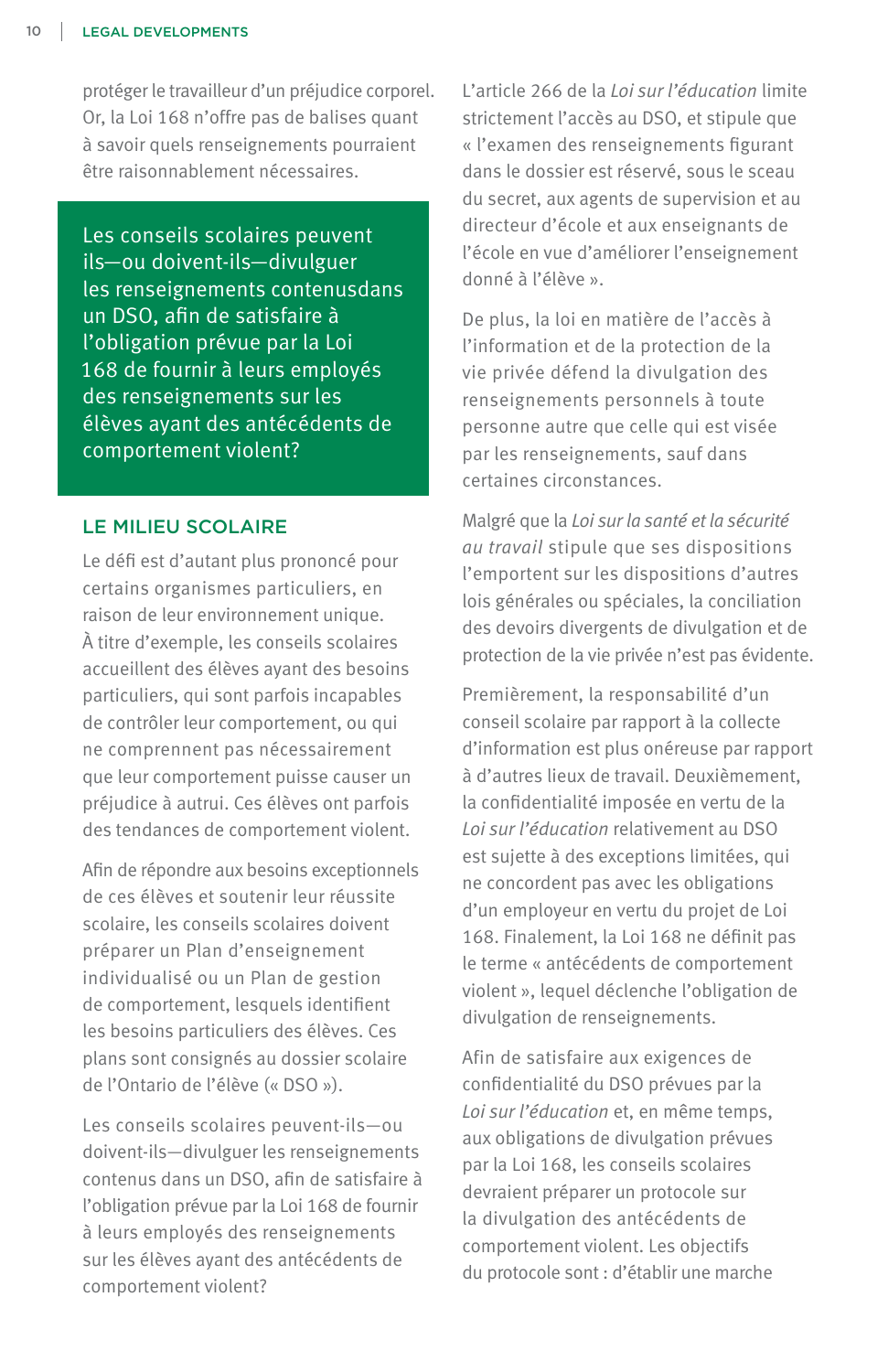à suivre lorsqu'un élève en difficulté ayant des antécédents de comportement violent est identifié; de déterminer si des renseignements suffisants sur les antécédents de l'élève peuvent se trouver dans des sources autres que le DSO; d'énumérer les acteurs pédagogiques et scolaires qui doivent être impliqués dans une telle prise de décision; de cibler les travailleurs qui pourraient rencontrer l'élève en question, et qui risquent

donc de subir un préjudice corporel; et déterminer les paramètres des renseignements nécessaires qui doivent être divulgués pour protéger le travailleur d'un préjudice corporel. L'établissement d'un protocole, avec l'appui des acteurs clés du conseil scolaire, permettra aux conseils de satisfaire à leurs obligations découlant de la *Loi sur l'éducation* tout en respectant les nouvelles exigences fixées par la Loi 168.



*George Vuicic est associé au sein de notre bureau d'Ottawa, où il maintient une pratique entièrement bilingue. Il représente nos clients dans les deux langues officielles par rapport à toute une gamme de différents dossiers en droit du travail et de l'emploi, y compris le litige civil, l'arbitrage et les instances auprès des commissions des relations de travail et autres tribunaux administratifs. Il assiste notamment les conseils scolaires, tant avec les dossiers de relations de travail qu'avec les dossiers de droit scolaire, y compris l'enfance en difficulté.*

*George Vuicic is a partner in the firm's Ottawa office, where he maintains a bilingual practice, advising and representing clients in both official languages in a broad range of labour and employment issues, including litigation, regulatory prosecutions, arbitration and labour board proceedings. He also advises school boards, both on labour relations and education law, including special education issues.*



*Marie-France Chartrand a plaidé devant la Cour supérieure de justice de l'Ontario ainsi que la Cour d'appel de l'Ontario. Marie-France concentre une partie de sa pratique sur le contentieux civil. Elle fait également valoir les intérêts des employeurs dans plusieurs contextes, tels que la négociation collective, l'arbitrage, les procédures devant les commissions des relations de travail, les plaintes découlant des droits de la personne et des normes du travail.*

*Marie-France Chartrand is an associate in the firm's Ottawa office. Prior to joining Hicks Morley in 2008, she worked at a national firm in Ottawa where she was involved in a number of high-profile litigation matters. In her practice, she advises clients in both official languages in a broad range of labour and employment issues.*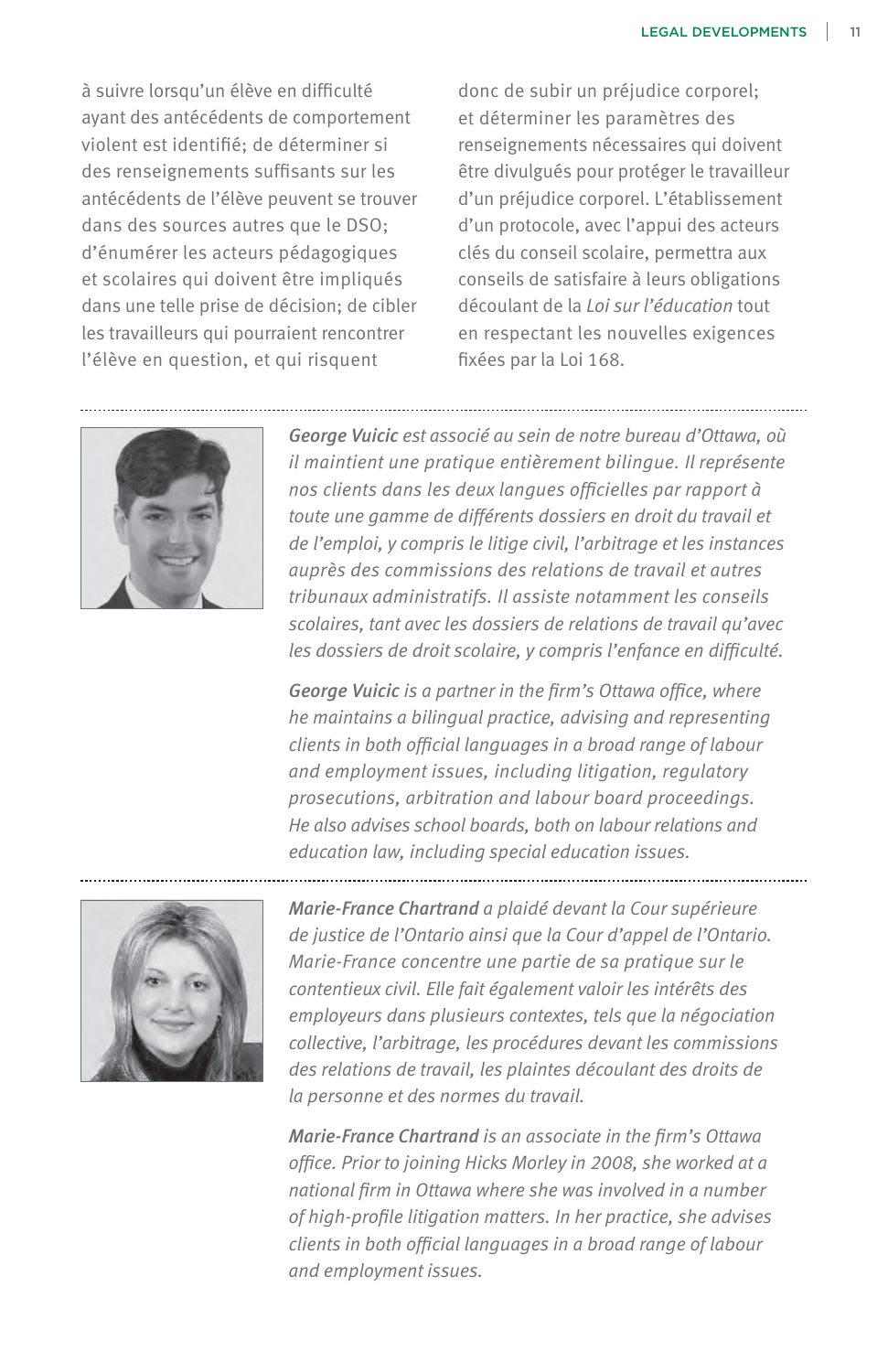# TACKLING THE ISSUES



Vince Panetta had five stellar seasons playing football for the Queen's Golden Gaels – and a career in football was always a consideration. But law was ultimately his calling and Vince became one of the founding members of the Hicks Morley Kingston office when it opened in 1999. He spoke with *FTR Quarterly* in March about his love of sport, his ties to the Kingston area and some of the trends he sees in the labour and human resources area.

#### Have you always lived in eastern Ontario?

I have – other than a couple of years, when I was working in Toronto. Ottawa is my hometown and I was there right through high school. That's really where my interest in labour issues developed. My dad was a pipefitter and my mother was a nurse so I come from a heavily unionized background. It was often a hot topic of conversation at the dinner table. Of course, now that I represent management my parents always joke that I'll be cut out of the will – at least I think it's a joke.

#### Did your labour interest carry on in university?

It did, but my interest in any academic subject really took a back seat to football when I started university. I loved playing and was being recruited by a number of schools for their football programs. It looked like my best opportunity was at Queen's, and that's where I went in 1984.

#### So academics and sport really competed for your attention?

They did, but I really enjoyed both. I did my undergrad degree in commerce and then stayed on for an extra year and did a Masters in Industrial Relations. I played for the football team during that time – three years at tight end,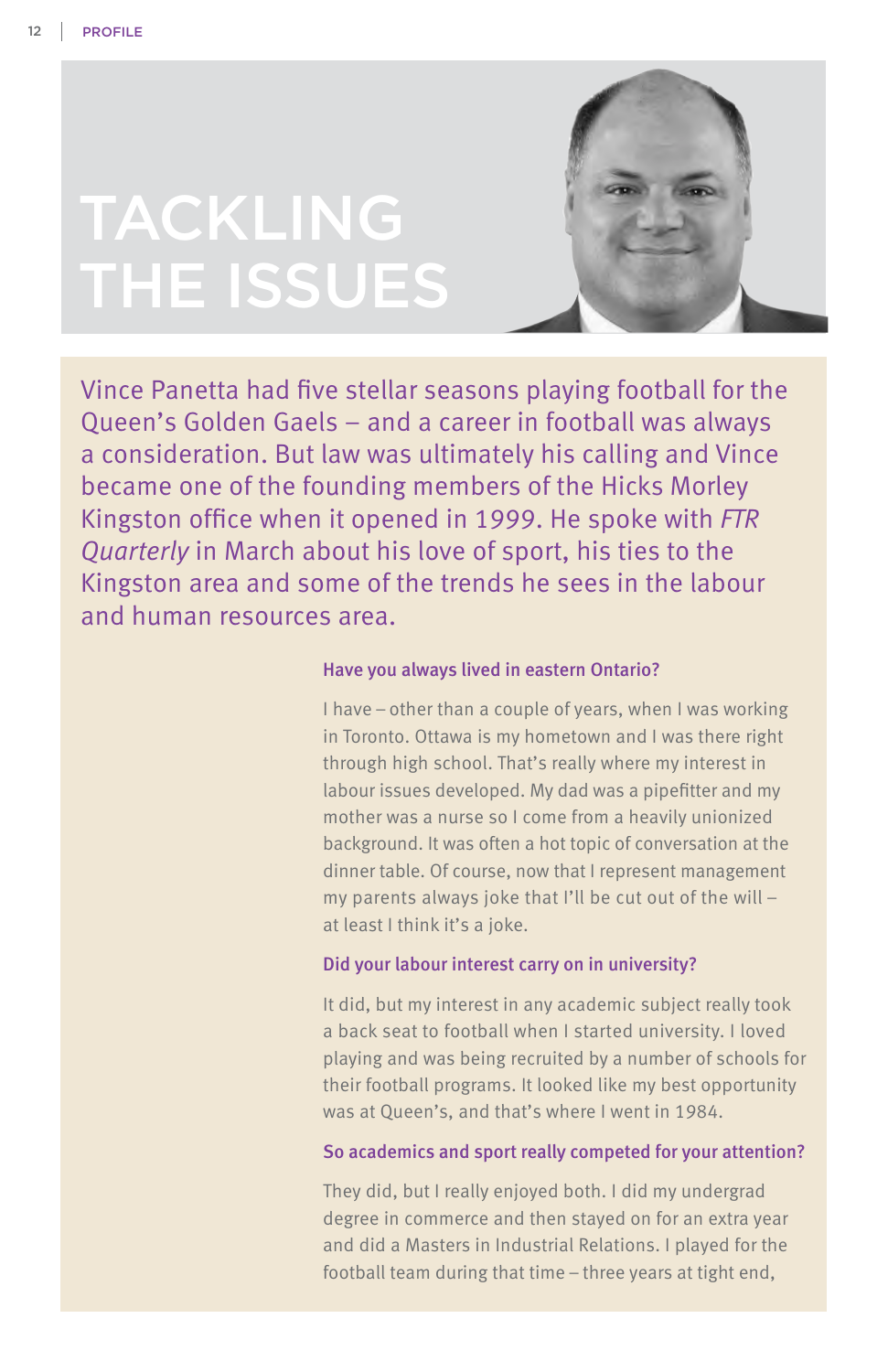one year at offensive guard and my final year as a fullback. I was captain during my final two years. I was fortunate to have some success. I was a conference all-star at three different positions and was inducted into the Queen's Football Hall of Fame in 2000. It was a really nice honour.

#### Any possibility of football as a career?

I came to the conclusion partway through undergrad that a football career was going to be a stretch. I was drafted by the Hamilton Tiger-Cats after my fourth year but when I didn't make the team in that first camp I was ready to move on.

We worked closely with a number of lawyers and I realized that law offered more of the stuff that I was really interested in – like bargaining and arbitrations.

#### Where did you move to?

That's when I did the Masters in Industrial Relations. It was a 12-month program and when I graduated I started work in the summer of 1989 at the Toronto Construction Association as a Labour Relations Officer. It was a great learning experience. The TCA was the authorized bargaining agent for contractors so I got to participate in the bargaining of several collective agreements.

We worked closely with a number of lawyers and I realized that law offered more of the stuff that I was really interested in – like bargaining and arbitrations. So I decided to go back to school for a law degree, first at Osgoode and then at Queen's for my final two years as I'd gotten married and my wife had begun her teaching career in Belleville.

#### How did you end up at Hicks Morley?

During law school I was introduced to Kees Kort by one of his law partners at the time. Kees is a senior partner at Hicks now but was working at a different firm then. I talked to him about working at the firm and he was interested, so I started working there as a summer student in 1994 and then articled and joined as an associate. The entire labour and employment department made the move to Hicks in 1999 and I've been here ever since.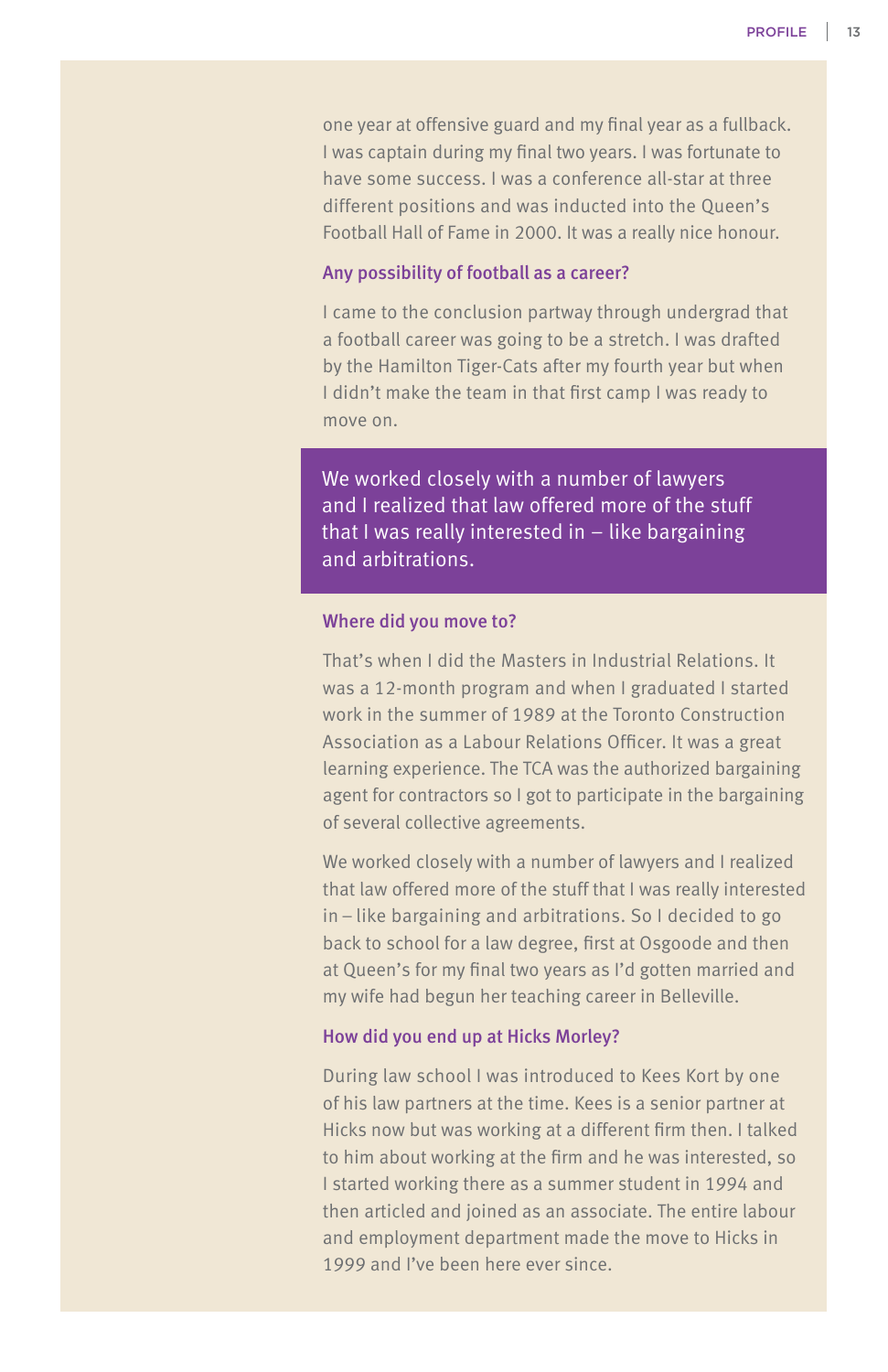#### Any concerns about moving to a larger, Toronto-based firm?

I was a little worried that I would have a lesser role at a larger firm, but it worked out really well. I ended up having the same responsibilities and the same close relationships with clients but suddenly had access to all the resources that a larger firm brings.

It's still a huge advantage, being able to call any of 100 or so lawyers in different regions of the province with different specialties to pick their brains when the need arises.

#### How would you describe your current practice?

It's always been fairly varied. I probably spend 30% of my time on collective bargaining, another 30% doing arbitrations, and the rest on general advice across the human resources spectrum. And I work with a wide range of clients, so I really enjoy the variety.

#### Any interesting trends in the areas you practise in?

I think that one particular growth area will be in human rights with the new tribunal. Individual knowledge of human rights has been around for a while and it's only going to increase further with the more "direct access" model that's now in place. It likely will mean an increase in human rights applications that employers will have to deal with.

I think the other big area will be in pension and benefits litigation as the boomers approach retirement. It also will be an increasingly larger issue in bargaining and will play a bigger role in terms of an employer attracting and retaining employees.

# Any situations in particular that employers should watch out for?

I think that violence in the workplace issues are going to have a growing impact on employers – and with the new legislation it's certainly going to touch every workplace. Employers will be taking steps to both protect employees and do some due diligence in terms of risk assessments of employees and whether they pose a risk of violence. Of course, there are lots of grey areas and I think there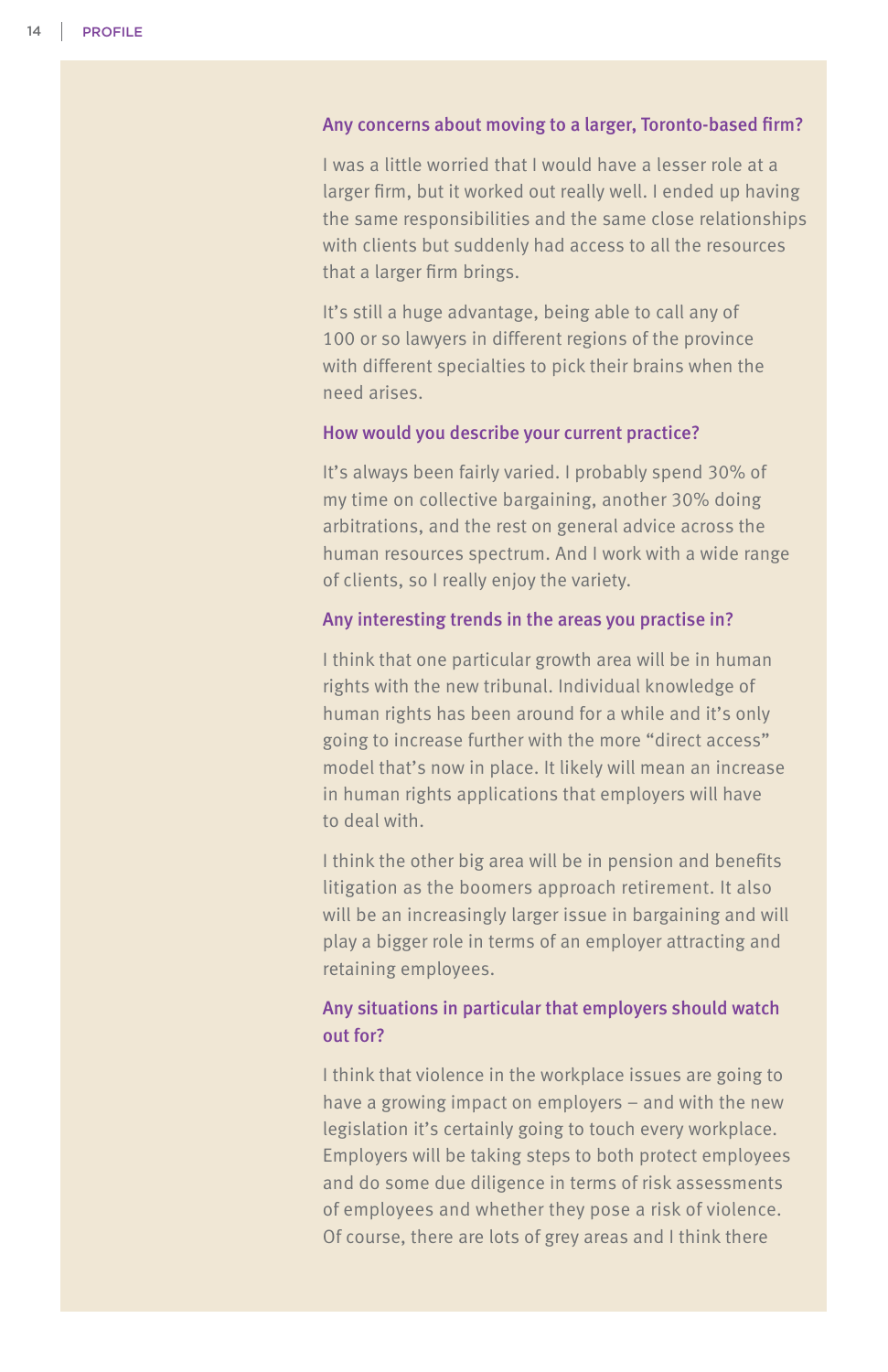will be some litigation to determine how parts of the statute will apply.

## You have a long history in the Kingston-Belleville area. What do you enjoy about your life and practice here?

We live in Belleville, which is where my wife is from and where her teaching career is. We have four kids – from ages 8 to 14 – and it's a great community to raise a family in. And professionally, I do a lot of travelling, so being in Belleville is also pretty central – I have clients both east and west of here.

I think that one particular growth area will be in human rights with the new tribunal. Individual knowledge of human rights has been around for a while and it's only going to increase further with the more "direct access" model that's now in place. It likely will mean an increase in human rights applications that employers will have to deal with.

#### Your days are busy ones. How do you unwind?

With a family of six I have to say it's a pretty active life. Our three boys all play competitive hockey and I'm usually at the rink most nights during hockey season. I'm also involved in the minor hockey association and do some coaching. I really love watching my kids play sports and seeing them joke around in the dressing room and develop some really great friendships. Once summer hits, we pretty much leave the sports behind. We have a cottage on a small lake in Prince Edward County that's only 20 minutes away, so we move out there for July and August and the kids are able to fish and swim and water-ski and we can hang out as a family. It's a wonderful benefit to living in this part of Ontario.